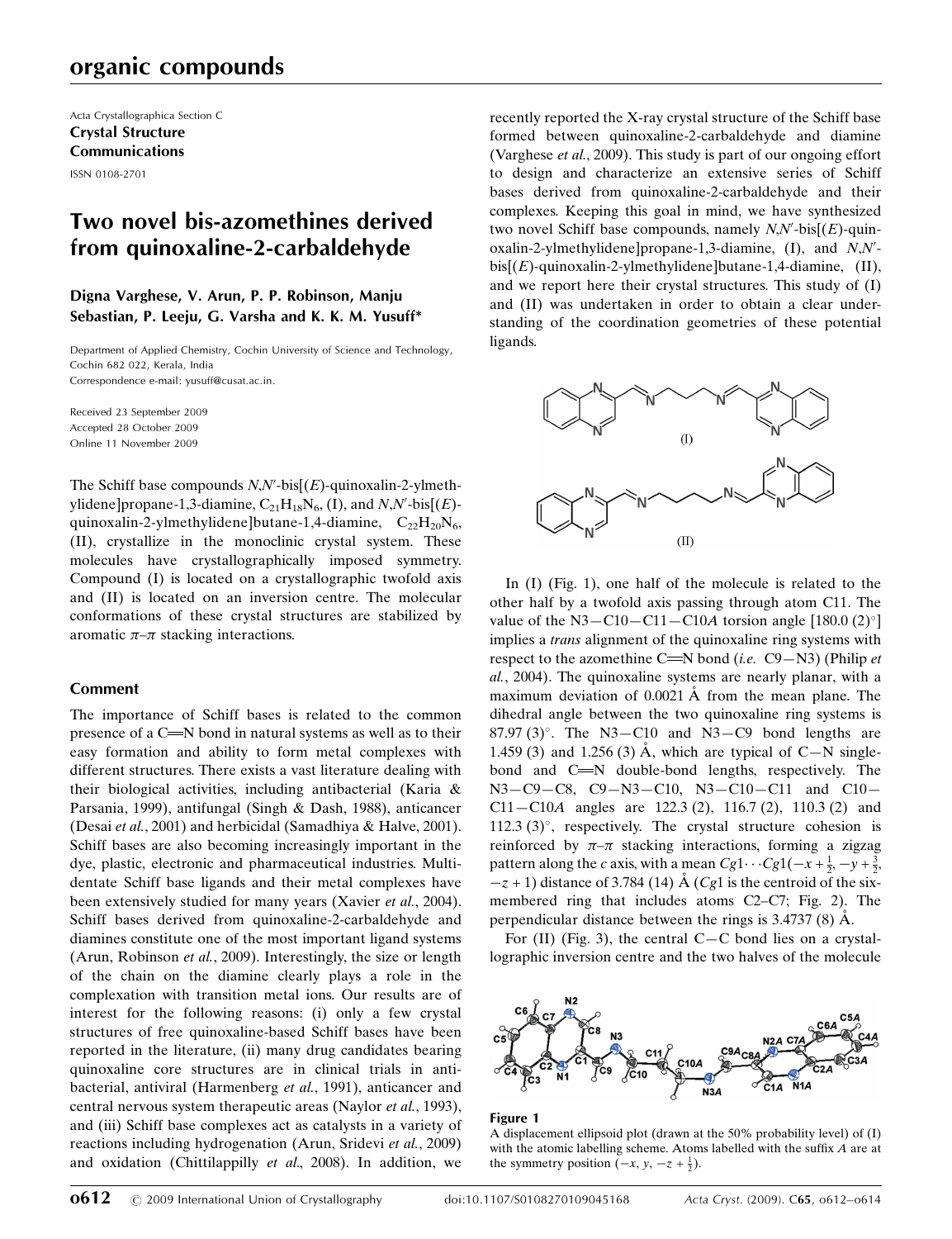

### Figure 2

 $\pi-\pi$  stacking interactions of (I), forming chains. H atoms have been omitted for clarity.



Figure 3

A displacement ellipsoid plot (drawn at the 50% probability level) of (II) with the atomic labelling scheme. Atoms labelled with the suffix A are at the symmetry position  $(-x + 1, -y - 1, -z)$ .

are in a trans orientation. The quinoxalidene ring systems and the  $C = N$  imine bonds are coplanar, as indicated by the C10-N3-C9-C8 torsion angle  $[-179.2 \ (2)^\circ]$ . The central  $N3 - C10 - C11 - C11A$  fragment is planar [177.3 (3)°]. The quinoxaline systems are nearly planar, with a maximum deviation of  $0.0022 \text{ Å}$  from the mean plane. The two quinoxaline ring systems are parallel. The N3—C10 and  $N3 - C9$  bond lengths are 1.463 (3) and 1.255 (3) Å. The N3 $-$ C9—C8, C9—N3—C10, N3—C10—C11 and C10—C11— C11A angles are 121.8 (2), 116.3 (2), 110.8 (2) and 113.1 (3)°, respectively. The crystal structure of this compound is also stabilized by  $\pi-\pi$  stacking interactions, in this case along the b axis, with a mean centroid–centroid distance of  $4.243$  (18) A (Fig. 4).The perpendicular distance between adjacent rings is  $3.165 \text{ Å}.$ 

In conclusion, there is only a little variation in bond lengths and angles between (I) and (II). The values are comparable to those in related structures (Varghese et al., 2009; Varsha et al., 2009; Leeju et al., 2009). The crystal structures of these compounds are stabilized by  $\pi-\pi$  stacking interactions. For (I), the ring systems within the molecule are approximately perpendicular and those in (II) are parallel.



Figure 4  $\pi$ - $\pi$  stacking interactions of (II), forming chains in the [010] direction. H atoms have been omitted for clarity.

## Experimental

Compounds (I) and (II) were synthesized by adopting a procedure similar to that used for the preparation of  $N, N'$ -bis $[(E)$ -quinoxalin-2ylmethylidene]ethane-1,2-diamine (Varghese et al., 2009). Instead of ethylenediamine, 1,3-diaminopropane and 1,4-diaminobutane were used for the synthesis of (I) and (II), respectively. Compounds (I) and (II) were recrystallized from methanol. Analysis calculated for  $C_{21}H_{18}N_6$ , (I): C 71.17, H 5.12, N 23.71%; found: C 70.86, H 5.21, N 23.59%. Analysis calculated for  $C_{22}H_{20}N_6$ , (II): C 71.52, H 5.47, N 22.81%; found: C 71.12, H 5.95, N 22.95%. The melting point of (I) is 431 K and that of (II) is 426 K. The IR spectra of (I) and (II) exhibit strong bands at 1639 and 1637  $cm^{-1}$ , respectively, due to the stretching of the azomethine bond in the Schiff base. Colourless single crystals of (I) and (II) suitable for X-ray diffraction were grown by slow evaporation from a solution in dichloromethane/toluene (1:1  $v/v$ ).

## Compound (I)

Crystal data

 $C_{21}H_{18}N_6$  $M_r = 354.41$ Monoclinic,  $C2/c$  $a = 10.371(2)$  Å  $b = 9.180(2)$  Å  $c = 19.084(4)$  Å  $\beta = 90.209$  (4)<sup>o</sup>

### Data collection

Bruker SMART APEX CCD diffractometer Absorption correction: multi-scan (SADABS; Sheldrick, 2001)  $T_{\text{min}} = 0.964, T_{\text{max}} = 0.990$ 

#### Refinement

 $R[F^2 > 2\sigma(F^2)] = 0.076$  $wR(F^2) = 0.169$  $S = 1.18$ 2086 reflections 159 parameters  $\Delta \rho_{\text{max}} = 0.23$  e  $\rm{\AA}^{-3}$  $\Delta \rho_{\text{min}} = -0.17 \text{ e } \text{\AA}^{-3}$ 

## Compound (II)

Crystal data  $C_{22}H_{20}N_{6}$  $M_r = 368.44$ Monoclinic,  $P2<sub>1</sub>/c$  $a = 4.4819(12)$  Å  $b = 5.3333(14)$  Å  $c = 39.456$  (10) Å  $\beta = 92.266$  (4)<sup>o</sup>

 $V = 1817.0$  (7)  $\AA^3$  $Z = 4$ Mo  $K\alpha$  radiation  $\mu = 0.08$  mm<sup>-1</sup>  $T=298~\mathrm{K}$  $0.45 \times 0.35 \times 0.12$  mm

5277 measured reflections 2086 independent reflections 1695 reflections with  $I > 2\sigma(I)$  $R_{\text{int}} = 0.023$ 

All H-atom parameters refined

 $V = 942.4$  (4)  $\AA^3$  $Z = 2$ Mo  $K\alpha$  radiation  $\mu = 0.08$  mm<sup>-1</sup>  $T = 298$  K  $0.75 \times 0.35 \times 0.14$  mm